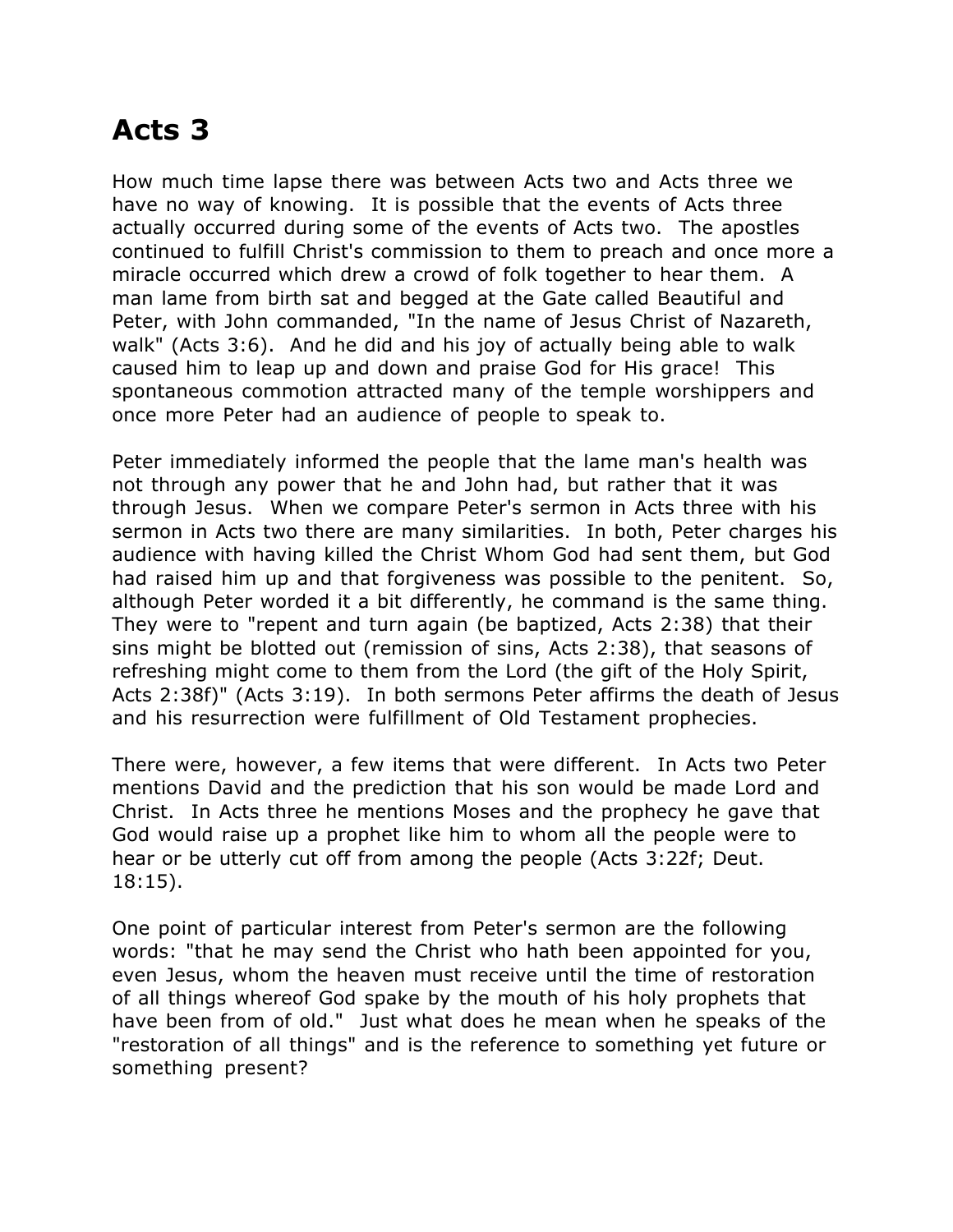The passage is held by Premillennialists to be future. They interpret it to mean Christ will remain in heaven until the time for the restoration of all things (to them, an earthly 1,000 year reign of Christ). Their view we must reject for two reasons: there is no promise of an earthly 1000 year reign of Christ and the "time of restoration of all things" is now taking place. The time of restoration of all things is synonymous with the prophet like Moses being "raised up." All the prophets from Samuel onward have spoken of these days (Acts 3:24).

Then Peter said, "Ye are the sons of the prophets and of the covenant which God made with your fathers..." (Acts 3:25). A son is an heir. When Peter said the Jews were "sons of the prophets," he was saying they were heirs of the promises which had been made through the prophets. And what were those promises? "And in thy seed shall all the families of the earth be blessed" (Acts 3:25). Then Peter adds: "Unto you first God, having raised up his Servant, sent him to bless you in turning away every one of you from your iniquities" (Acts 3:26).

So, we can sum up the passage in this manner:

1. Jesus is to remain in heaven until the times of restoration of all things (Acts 3:21).

2. God has spoken of these days by the mouths of all His prophets (Acts 3:21).

3. Moses, as one of those prophets, foreshadowed that during those days he would raise up a prophet like unto him, which he has done (Acts 3:22).

4. Not only Moses, but all the prophets have also spoken of these "days of restoration of all things" (Acts 3:24).

5. We are the sons (heirs) of those prophets, we can now inherit the promises made through them (Acts 3:25).

6. That heritage is the forgiveness of our sins (Acts 3:26).

The "times of restoration of all things" began on the day of Pentecost when men were first told how to be free from their sins. It continues today as the gospel message of repentance and remission of sins is still being preached in his name and offered to all men. The times of restoration of all things will continue until the Lord shall come again to